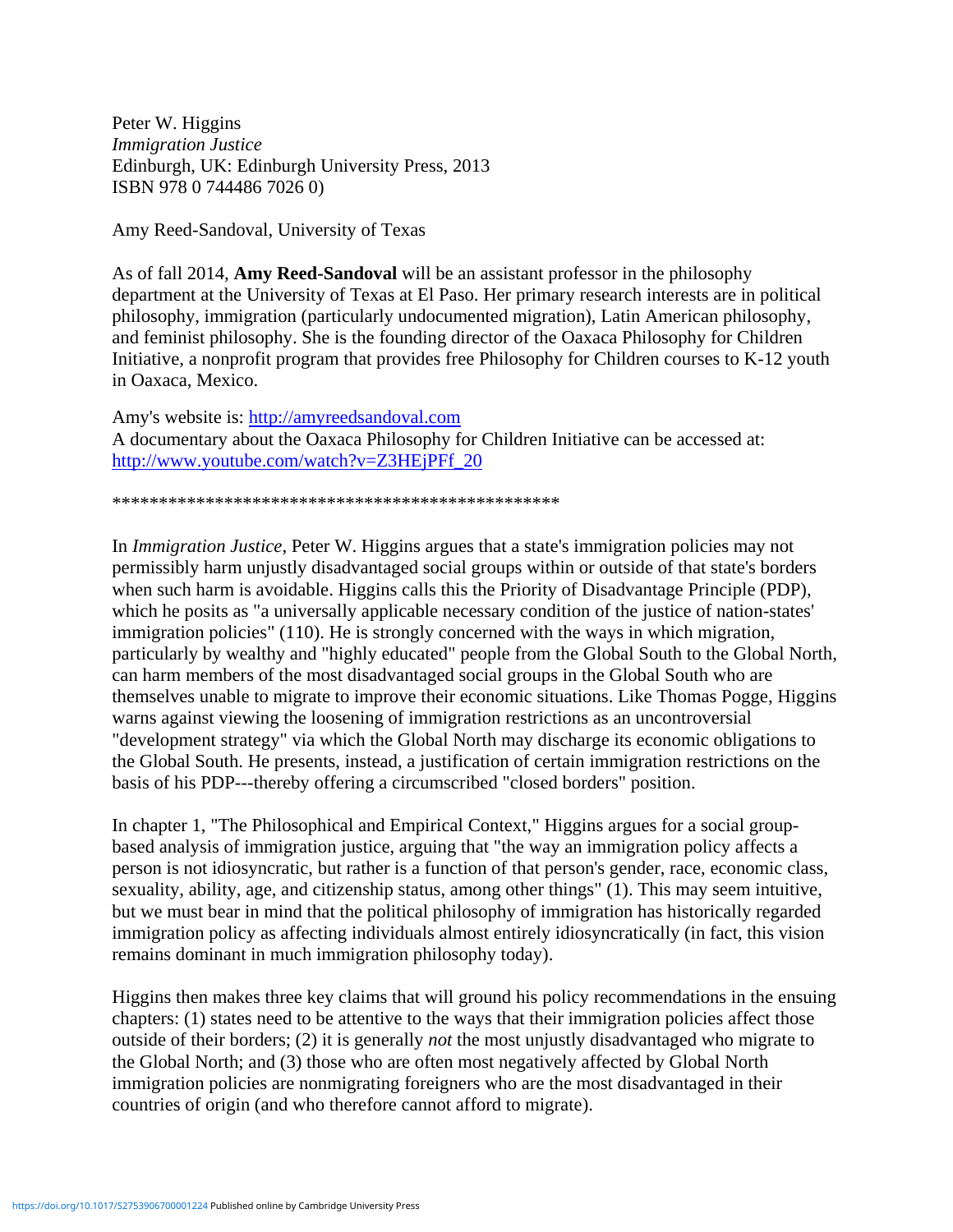In chapter 2, "Nationalist Approaches to Immigration Justice," Higgins makes a thorough and convincing argument against nationalist justifications for a range of immigration restrictions-- particularly those of Michael Walzer, David Miller, and Stephen Macedo. It is beyond the scope of this review to present the entirety of Higgins's careful arguments against these approaches; I offer here only a brief summary of what is in my view a successful chapter.

Higgins focuses primarily on *prescriptive nationalism*, or the claim that states ought to choose immigration policies that accord with their national interest. Both Walzer and Miller maintain, in different ways, that states ought to exclude because doing so is required for preserving national identity (which is in the national interest). But both thinkers err, argues Higgins, in confusing states with nations. States, which do the actual excluding, are mere "coercive apparatuses," whereas nations are the spaces where group-based identification and other features of national identity are developed. Another problem Higgins explores is the fact that Walzer, Miller, and Macedo all regard the duties of states toward foreigners as mere charity rather than the "circumstances of justice" that they in fact represent.

In chapter 3, "Cosmopolitan Approaches to Immigration Justice," Higgins argues-- controversially, I believe---that cosmopolitan defenses of open borders fail because "they are either internally inconsistent or . . . fail to justify their conclusions," while resting on "false empirical assumptions about immigration and global political and economic institutions" (60). Higgins offers a detailed presentation of leading cosmopolitan (or quasi-cosmopolitan) positions, including those of Joseph Carens, Phillip Cole, Michael Blake, Mathias Risse, and Shelley Wilcox. Chapters 2 and 3, read together, provide an excellent overview of contemporary immigration philosophy for the unacquainted reader; *Immigration Justice* would serve as a valuable text for an undergraduate or graduate seminar on immigration philosophy. For the purposes of this review, however, I will restrict my focus to those elements of chapter 3 that appear central to Higgins's own argument.

Perhaps the most prominent cosmopolitan argument for open borders comes from Joseph Carens, who equates our national borders of today with feudal birthright privilege of the past. Carens argues that given that opening borders will create greater economic opportunities for the global poor, just states are required to open their borders. However, as previously stated, Higgins rejects this claim. He argues that "the ability to migrate transnationally demands material means that, for the most part, only those who are relatively privileged, economically and educationally, possess" (63).

Not only is transnational migration an unavailable option for those who lack such privileges, argues Higgins, the transnational migration of *others* can actually harm the most disadvantaged groups in the Global South. It is well known that when wealthy and/or highly educated people migrate from the Global South to the Global North, this can create a "brain drain" that further marginalizes the worst-off. Furthermore, Higgins argues that migration can be harmful for women on a global scale, particularly when female migrants are systematically exploited as sex workers and underpaid, disrespected domestic workers. In sum, cosmopolitan arguments for open borders fail, Higgins says, because an open borders policy would fail to benefit, and would in fact harm, the world's most disadvantaged social groups.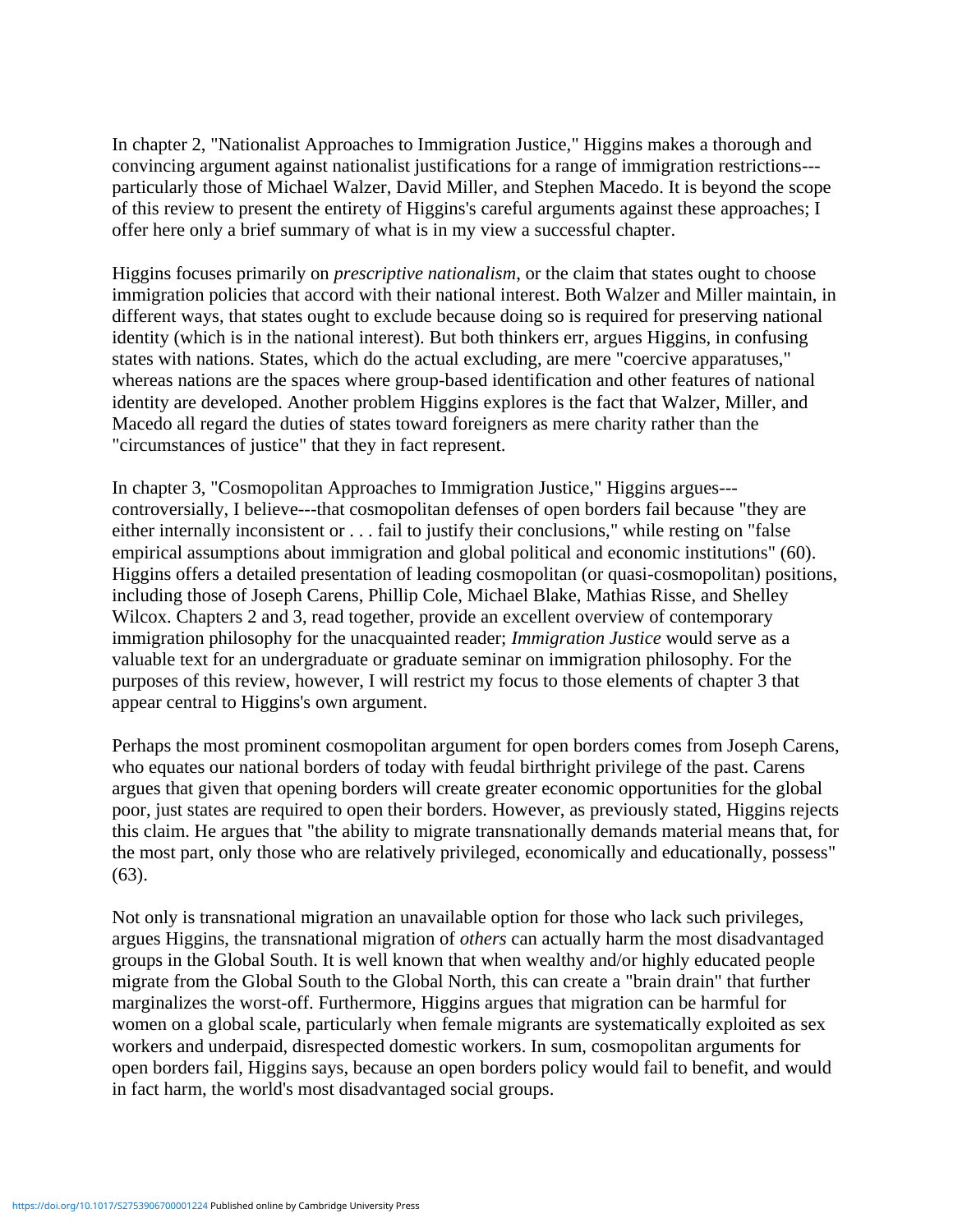The final chapters of *Immigration Justice* are devoted to developing and defending the Priority of Disadvantage Principle, which is a significant conceptual contribution to the philosophy of immigration. Once again, according to the PDP, a state's immigration policies may not permissibly harm unjustly disadvantaged social groups within or outside of that state's borders when such harm is avoidable. Higgins's defense of the PDP is characteristically careful, elaborate, and clear. His account of social groups engages the respective views of Ann Cudd and Iris Marion Young. Higgins then argues that a social group is disadvantaged "when its members (on average) experience a relative lack of central human capabilities, or positive freedoms," or when its members "are less able to do certain things or achieve certain ends . . . relative to some standard" (122). An immigration policy avoidably harms a disadvantaged social group when there is "a mutually exclusive immigration policy under which that group would be better off" (139).

What does all this mean for immigration policy? Higgins's answer is almost exclusively concerned with the question of immigration admissions. He argues that Global North states cannot exclude the absolute poor if granting them entry would render them better-off. However, states can exclude those whose threshold of poverty is merely relative, not absolute, for the reasons previously explored. I look forward to future work from Higgins on the other sorts of immigration policies that the PDP would generate.

*Immigration Justice* offers an innovative, though controversial, argument that productively engages both "mainstream" philosophy of immigration and feminist philosophy. Although its most noteworthy conceptual contribution is certainly the PDP, Higgins's project is also to be credited for conceiving of immigration policy as raising crucial concerns of *structural* justice. Though this strategy has been employed by a number of immigration philosophers working in feminist and/or Latina/o philosophy (important examples of such work come from José Jorge Mendoza and Shelley Wilcox), Higgins's particularly nuanced and sustained account of structural immigration justice is a significant contribution to this conversation.

One objection I wish to raise in response *Immigration Justice* pertains to Higgins's argument against cosmopolitan justifications of open borders. I do not think that argument succeeds. Recall the three claims Higgins makes to ground his argument for (circumscribed) closed borders: (1) states need to be attentive to the ways that their immigration policies affect those outside of their borders; (2) it is generally *not* the most unjustly disadvantaged who migrate to the Global North; and (3) those who are often most negatively affected by Global North immigration policies are nonmigrating foreigners who are the most disadvantaged in their countries of origin (and who therefore cannot afford to migrate).

I regard 1-3 as true and uncontroversial in the context of our current social world. However, these claims give us information only about migration patterns in the closed-borders world in which we now live. In order for Higgins's argument to work, it must hold true that even in the absence of national borders, the most disadvantaged groups in the Global South will still be unable to migrate. But we do not know if this is true, for we cannot unreflectively employ data about migration patterns in our *closed-borders* world to predict what they would look like in an *open-borders* world.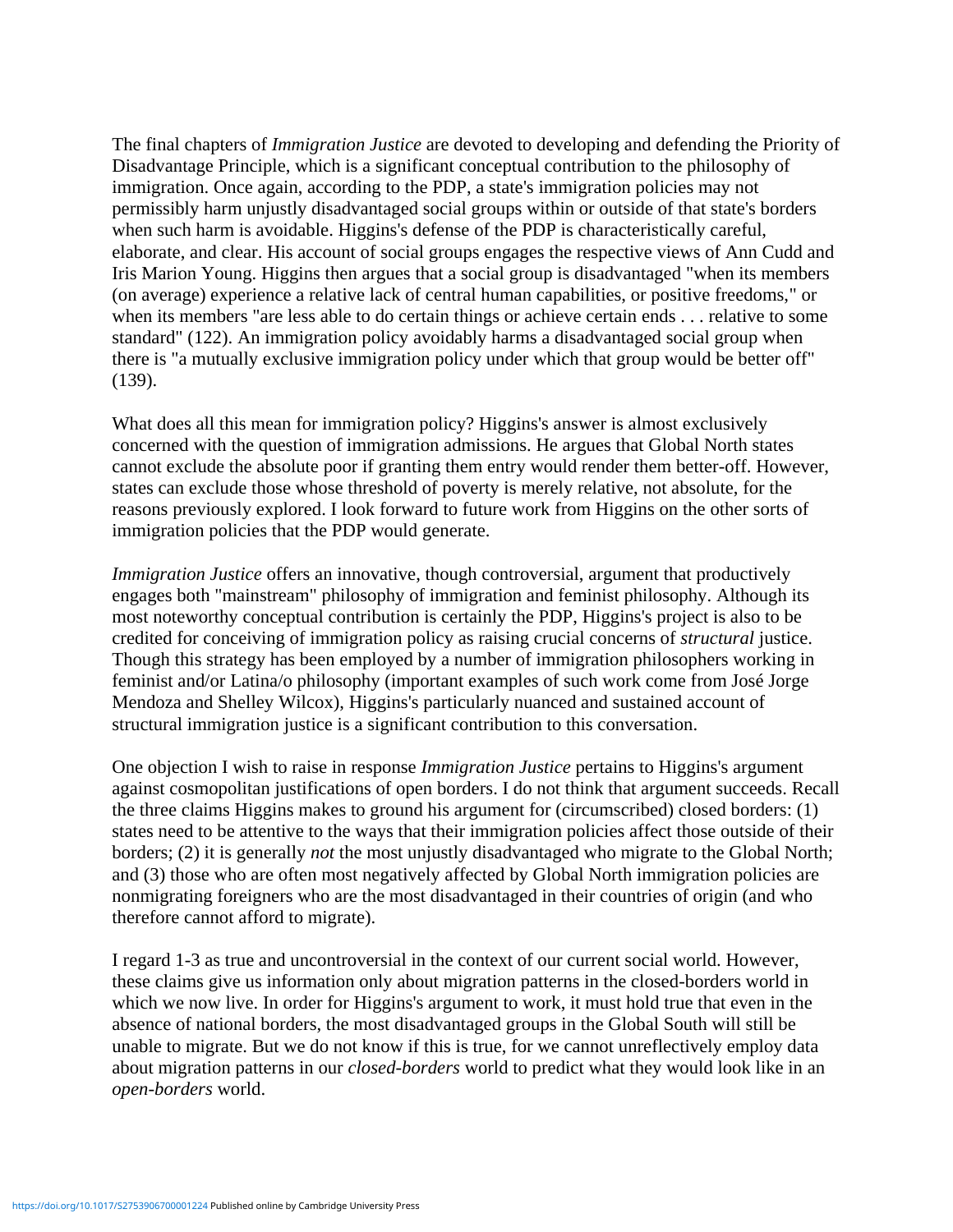In other words, it is indeed true that the most disadvantaged generally *do not* migrate in our present world in which such migration is often illegal, and (as an example) practically the only way for highly socioeconomically marginalized Mexican citizens to enter the United States is through paying at least \$3,000 to a coyote and risking death and other forms of extreme violence in an unauthorized border crossing. But it is at least possible that the current *status quo* of migration patterns would be altered dramatically if open-borders policies were adopted on a global scale. Opening the borders might, in fact, give those who are most disadvantaged unprecedented opportunities to migrate. In this case, opening the borders would respect, and not violate, the PDP.

A bit of imaginative speculation shows why this could be the case. It is far easier to save money for a legally authorized bus ride across the US-Mexico border than to pay a coyote to help one engage in an unauthorized border crossing. It is far more difficult to send substantial remittances home to one's family, in hopes of taking them out of poverty, when one is constantly underpaid as an undocumented laborer. In an open-borders world, no one would be undocumented, and wages for migrants (and, in turn, the remittances they send home) might increase. It is far more difficult to migrate, and to stand up for your rights in a new country, when you simply lack legal means to do so. In sum, our closed-borders system sharply influences who is able to migrate, and the lived experiences of those who do migrate.

It is important to note that when Higgins speaks of the most disadvantaged social groups in the Global South, he is referring to the absolute poor who "are severely malnourished, are suffering from easily and cheaply preventable or treatable diseases, or do not have access to drinking water" (63). Perhaps the absolute poor would still be unable to migrate in a world without borders. Yet one can at least imagine a new strategy of humanitarian aid designed to help those facing absolute poverty to migrate to the Global North under an open-borders system. The absence of national borders could radically alter our understanding of humanitarian possibilities.

I am far from offering an argument that the most disadvantaged absolute poor would, in fact, be able to migrate in an open-borders world. I merely wish to suggest that Higgins's argument against open borders is less than successful because it rests on inadequate data; it assumes without justification that migration patterns from our closed-borders world would also hold in an open-borders world. I am therefore unconvinced that the PDP necessarily generates the sort of closed-borders policies advocated by Higgins.

To conclude, *Immigration Justice* contains an assortment of virtues. It offers a terrific overview of key positions in contemporary immigration philosophy. Higgins's picture of immigration justice is certainly innovative; he gives a circumscribed defense of closed borders that aims to respond to the needs of the most disadvantaged as opposed to the philosophically shaky claims of prescriptive nationalism. The PDP is not only philosophically rich but also potentially useful for crafting a range of forward-looking immigration policies. Even if I am correct that Higgins's argument against open borders is not entirely successful, the PDP is nevertheless an important conceptual tool for those seeking to articulate the structural injustices of our current immigration system. *Immigration Justice* may be the only book-length philosophical treatment of structural